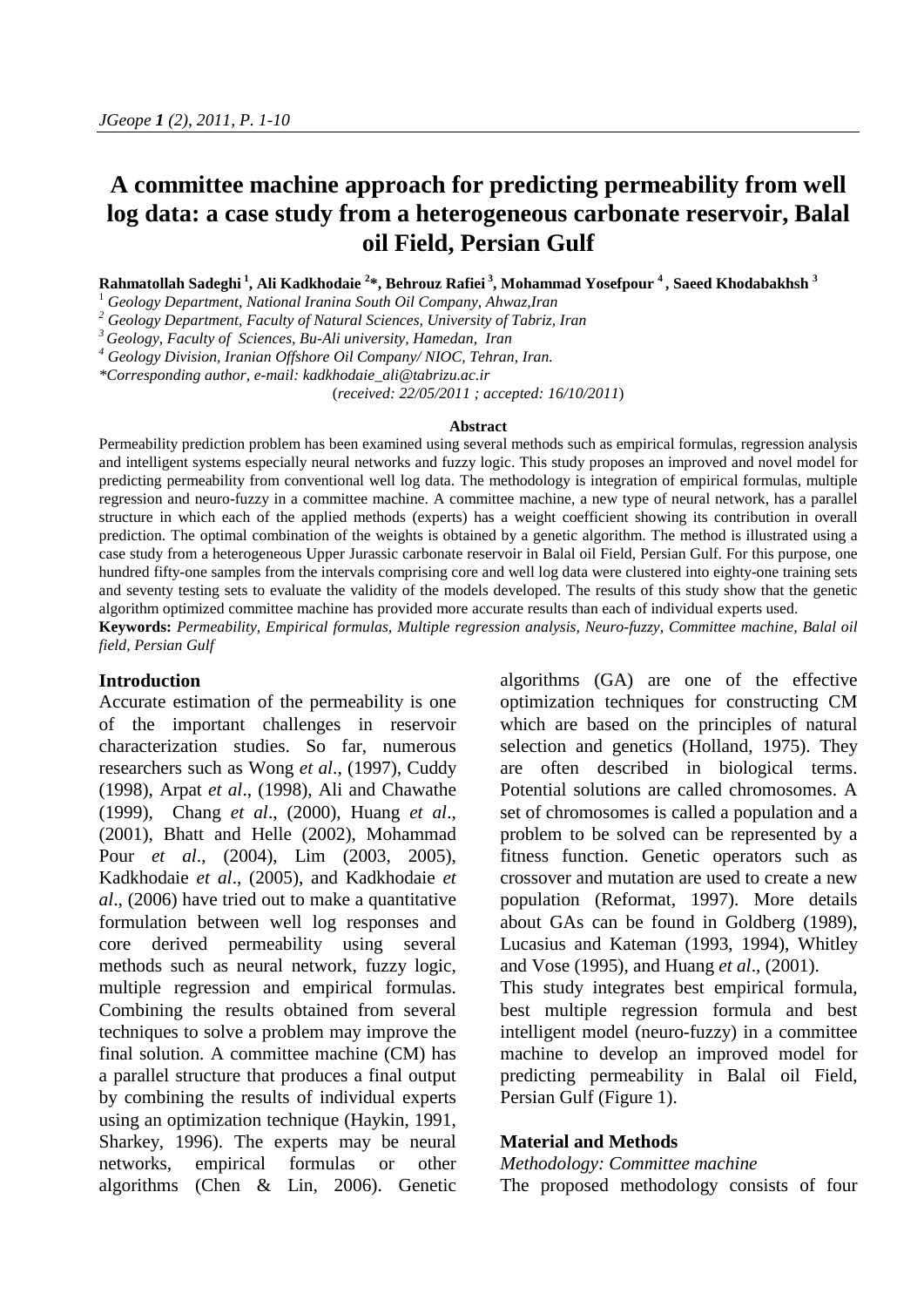steps: (1) selection of best empirical formula; (2) construction of multiple regression formula; (3) construction of neuro-fuzzy model; and (4) construction of CM. The methodology was used in this study is an improved and novel model for predicting permeability from two points of view: 1. using CM concept for combining different models and thus using all of the work that have been done so far, and 2. using genetic algorithms for determining the contributions (weights) of individual experts used in constructing CM. It is clear that many components of the method described in this study are based on other works which are not novel in their own right (i.e. empirical formulas, neuro-fuzzy or genetic algorithms). Overall, the integrated technique described in this research can be considered as an efficient and more accurate way for predicting permeability from conventional well log data.



Figure 1: Location map of Balal oil Field in the Persian Gulf (Guly, 2000)

#### *Selection of best empirical formula*

Theoretical models offer an insight into physical processes that are controlling permeability (Kwon & Pickett, 1975). They are based on statistical relationships between permeability and parameters such as pore-throat radius, grain size and sorting, specific surface area, irreducible water saturation, and cation exchange capacity. In this study, empirical formulas including Cateso formula (Eq. (1)) (Owolabi *et al*., 1994), Wyllie–Rose formula (Eq. (2)) (Wyllie & Rose, 1950), Coates– Dumanior formula (Eq. (3)) (Coates and Dumanoir, 1973), and porosity formula (Eq. (4)) (Schlumberger Limited, 1991) were used to predict permeability.

$$
k = M \times \phi^D ((1 - S_{\text{Wirr}}) / (S_{\text{Wirr}}))^F
$$
 (1)

$$
k = PC \times (\phi^{PE})/(S_{wir}^{SE})
$$
 (2)

$$
k^{1/2} = (C/L^4) \times (\phi^{2L}/(R_w/R_{\text{irr}}))
$$
 (3)

$$
k = 10^{(M \times \phi + KC)} \tag{4}
$$

where

$$
S_{\text{wirr}} = PS / \phi,
$$
  

$$
L^2 = (3.75 - \phi) + ((\log(R_w/R_{\text{tirr}}) + 2.2)^2 / 2)
$$

*k*: Permeability, md

 $\phi$ : Porosity fraction

*Swirr*: Irreducible water saturation, fraction *Rw*: Formation water resistivity, Ohm-m *R<sub>tirr</sub>*: Formation resistivity at irreducible water saturation, Ohm-m *M*: Porosity exponent in Eq. (1) *D*: Porosity exponent in Eq. (1) *F*: Constant in Eq. (1) *PC*: Permeability constant in Eq. (2)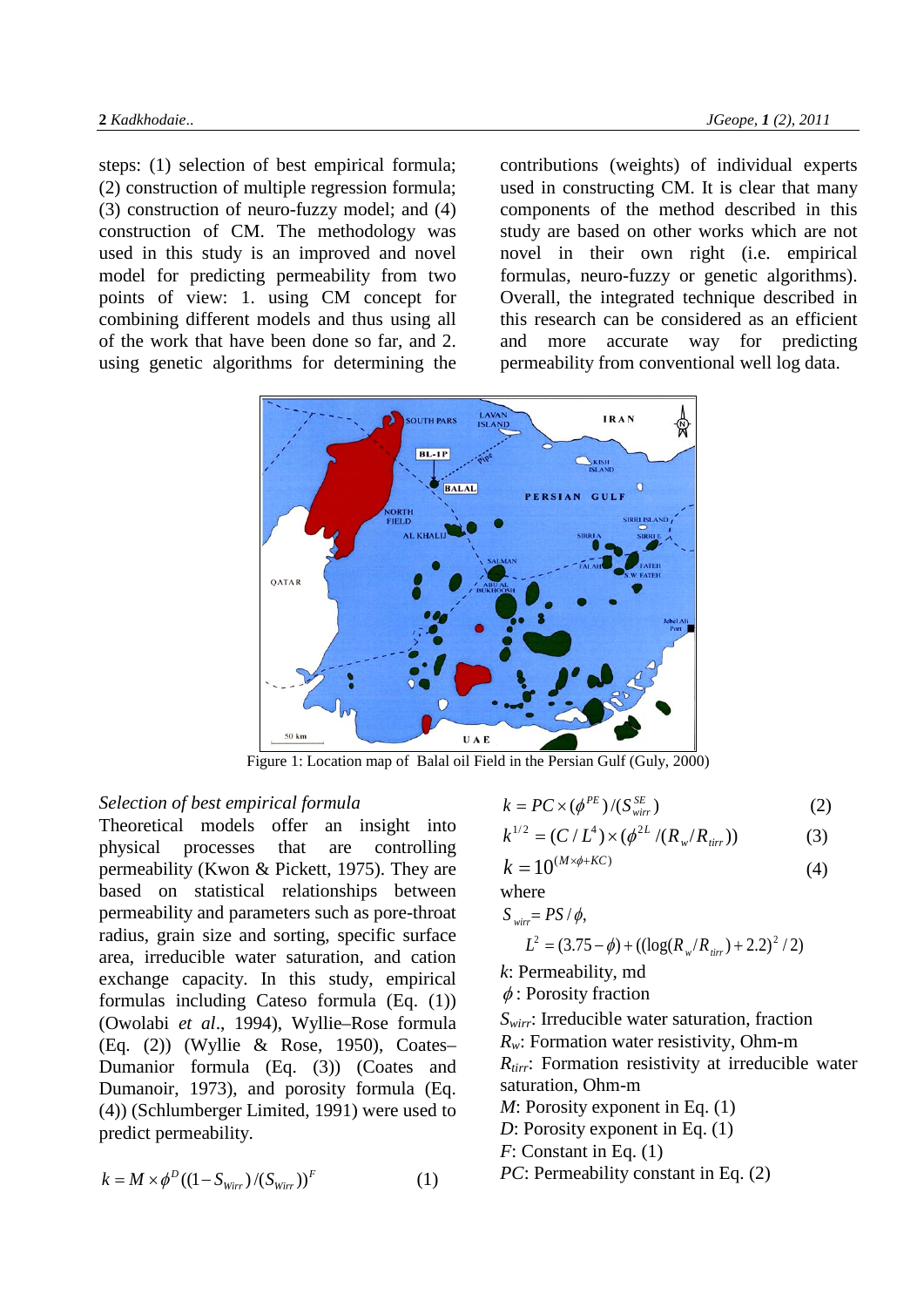*PE*: Porosity exponent in Eq. (2) *SE*: Exponent of *Swirr* in Eq. (2) *C*: Constant in Eq. (3) *L*: Constant in Eq. (3) *M:* Constant in Eq. (4), *KC*: Porosity coefficient in Eq. (4) *PS*: Constant To construct empirical formulas for the studied reservoir, coefficients *M, D, F* in Eq. (1), *PC, PE, SE* in Eq. (2), *C* in Eq. (3), and *M, KC* in

Eq. (4) were determined using GA. After determination of the coefficients, permeability was calculated using the equations 1 through 4 and the best formula with the lowest root mean squared error (RMSE) was selected as one of the experts for constructing CM.

## *Construction of multiple regression formula*

Multiple regression analysis (MRA) is an alternative approach used in the studied reservoir for permeability estimation. MRA has been widely used to model the relationship between inputs and outputs and can be generally expressed as below.

$$
Y = f(X_1, ..., X_n; \theta_1, ..., \theta_p) + \varepsilon,\tag{5}
$$

Where *Y* is a dependent variable (i.e., output variable),  $X_1, ..., X_n$  are independent or explanatory variables (i.e. input variables),  $\theta_1$ ,...,  $\theta p$  are regression parameters,  $\varepsilon$  is a random error, assumed to be normally distributed with zero mean and constant, and *f* is a known function, which may be linear or nonlinear.

If *f* is linear, then becomes a multiple linear regression model and can be expressed as  $Y = b_0 + b_1 X_1 + b_2 X_2 + ... + b_n X_n + \varepsilon$ , where  $b_0$  is a constant (intercept). The regression parameters  $\theta_1$ ,...,  $\theta p$  are usually estimated using the least squares method, which can be expressed as an unconstrained optimization problem:

Minimize 
$$
J = \sum_{t=1}^{T} (Y_t - f(X_{1t}, ..., X_m; \theta_1, ..., \theta_p))^2
$$
 (6)

Where  $t = 1, \ldots, T$  represents *T* different sample points. Once the regression parameters are determined, the corresponding regression

model can be utilized for prediction.

An important advantage of MRA is that the regression parameters are easily interpreted so that the parameters, which make no sense, can be deleted from the model or be imposed on some constraints.

#### *Construction of neuro-fuzzy (NF) model*

NF hybrid systems combine the advantages of fuzzy systems (grey boxes) which deal with explicit knowledge and neural networks (black boxes) which deal with implicit knowledge. On the other hand, fuzzy logic enhances the generalization capability of a neural network system by providing more reliable output when extrapolation is needed beyond the limits of the training data. A schematic diagram of information flow chart in a NF system is shown in Figure 2. This method was used to formulate input well log data to permeability. In NF model, Gaussian membership functions and their parameters were extracted by a backpropagation neural network and fuzzy rules were derived by a fuzzy inference system (Nikravesh & Aminzadeh, 2003).

#### *Construction of CM*

Generally, a committee machine (Figure 3) consists of a group of experts which combines the outputs of each system and thus using all of the work, with little additional computation. So, performance of the model can be better than best single network (Haykin, 1991; Sharkey, 1996; Chen & Lin, 2006). There are different ways of combining the experts in the combiner. The simple ensemble averaging method is most popular (Naftaly *et al.,* 1997, Chen & Lin, 2006). Proper combination of contribution (weight) of individual experts in a committee machine can be obtained by a genetic algorithm.

The section below describes the fundamental of the CM constructed in this study with regard to the works of Bates and Granger (1969), Haykin (1991), Geman *et al*., (1992), Naftaly *et al*. (1997), Huang *et al*., (2001), Ligtenberg and Wansink (2001), Bhatt and Helle (2002), Lim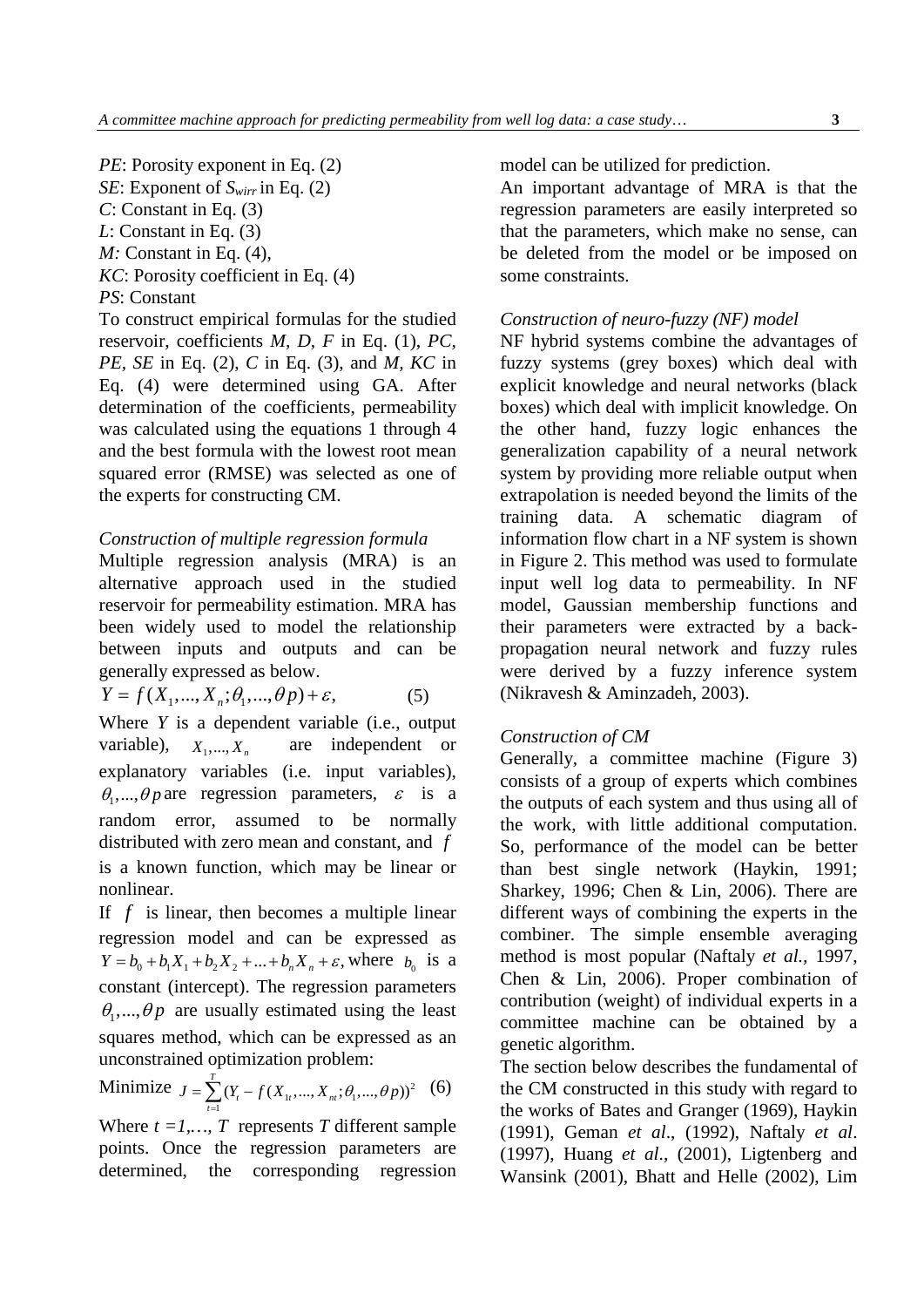(2005), and Chen & Lin (2006).

Assuming that there are *N* expert systems with output vector of  $o_i$  that can be used to predict target vector *T*. The prediction error can be written as

$$
e_i = o_i - T \tag{7}
$$

The sum of the squared error for the  $i<sup>th</sup>$  export  $o_i$  is

$$
E_i = \xi[(o_i - T)^2] = \xi[e_i^2],
$$
 (8)

In which  $\xi$ [.] is the expectation. The average error for each algorithms acting alone is

$$
E_{avg} = \frac{1}{N} \sum_{i=1}^{N} E_i = \frac{1}{N} \sum_{i=1}^{N} \xi [e_i^2],
$$
 (9)

Applying the averaging method, output vector  $o_i$  of the CM is:

$$
O_{CM} = \frac{1}{N} \sum_{i=1}^{N} o_i,
$$
 (10)

Therefore, the CM has the prediction squared error:

$$
E_{CM} = \xi[(O_{CM} - T)^{2}] = \xi[(\frac{1}{N} \sum_{i=1}^{N} o_{i} - T)^{2}] =
$$
  
 
$$
\xi[(\frac{1}{N} \sum_{i=1}^{N} e_{i})^{2}],
$$
 (11)

Considering Cauchy's inequality:

$$
(a_1b_1+a_2b_2+...+a_nb_n) \leq (a_1^2+a_2^2+...+a_n^2)(b_1^2+b_2^2+...+b_n^2,)
$$
  
(12)

$$
E_{CM} = \xi [(\frac{1}{N} \sum_{i=1}^{N} e_i)^2] \le \frac{1}{N} \sum_{i=1}^{N} \xi [e_i^2] = E_{avg} \quad (13)
$$

Which indicates the CM gives more accurate and reliable estimations than any one of the individual algorithms.

In this research, the CM was used for overall prediction of permeability by combining the results obtained from empirical formula, MRA and NF (Figure 4). Actually, CM methodology involves two steps. The first step is estimation of permeability using MRA, NF and empirical formulas. In the second step their results are averaged depending on their contribution (weight) in the accuracy of estimations. The more weights will be assigned to the more accurate methods and vice versa such that all weights must add up to 1. The following equation is used for final prediction of permeability by CM:

 $k_{CM} = w_1 \times k$  from empirical formula +  $w_2 \times k$  from MRA *+*  $w_3 \times k$  *from NF* (14)

Where  $w_1$   $w_2$  and  $w_3$  are the weight factors corresponding to the predictions of empirical formulas, MRA, and NF, respectively. The optimal combination of the weights is obtained by applying a GA for training data.



Figure 2: A schematic diagram of information flow chart in a NF system.



Figure 3: A schematic diagram of a committee machine (Haykin, 1991).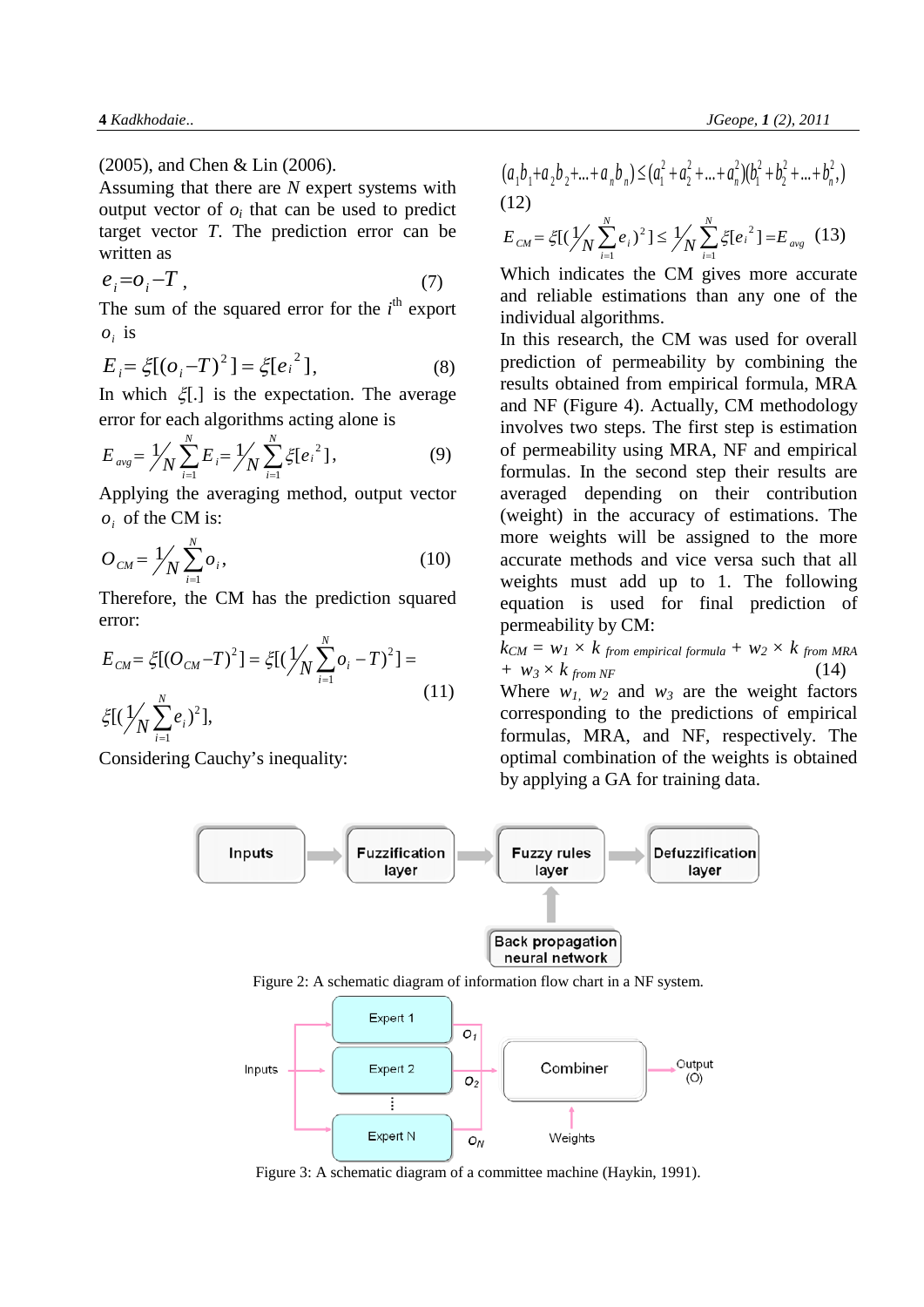

Figure 4: A committee machine used to optimize permeability in this study

## **Discussion Case study**

## *Data preparation and processing*

The prototype field of this study is the Balal oilfield located in Central part of the Persian Gulf close to the Qatar boarder. Two main reservoirs have been identified in this field: upper Jurassic, Arab Formation (equivalent Surmeh Fm.) and middle Cretaceous, Khatiayah Formation (equivalent Sarvak Fm). The current study is concentrated on the Arab Formation which is composed of a massive bedded anhydrite with varying proportion of limestone and dolomite and clay minerals (Zohorian, 2006).

Well log data including neutron, sonic, density and gamma ray along with core permeability data were used as inputs and outputs of the models. One hundred and fifty-one data points comprising core and well log data from the Arab Reservoir were divided randomly into a training data set with 81 patterns and a testing data set with 70 patterns. The training data were used to obtain the formula coefficients in four empirical formulas, construction of regression formula and construction of NF model. The testing data were used to validate whether the constructed models were robust enough for the unseen data or not. Using the committee machine methodology introduced in this study it is possible to estimate permeability for the other wells that have no role in training and testing procedure.

The data sets were processed and the bad intervals were removed based on deviation between caliper and bit size logs (cutoff=1.5

inch). For correct reading of well log data against core porosity and permeability, the depth matching was carried out.

## **Permeability prediction**

**Empirical formulas**: The GA derived coefficients for equations 1 through 4 are listed in Table 1. Permeability was estimated using each of the empirical formulas. Comparison between measured and predicted permeability in the test data, using RMSE performance function, showed that Wyllie–Rose formula (Eq. (2)) provided the best estimations than other equations (Table 1). Correlation coefficient between measured and predicted permeability using Eq. (2) is shown in Figure 5a.

Table 1: The GA derived coefficients and performance of empirical formulasused in this study

| <b>Formulas</b>                | <b>Coefficients</b>                   | <b>RMSE</b> | $\mathbf{R}^2$ |
|--------------------------------|---------------------------------------|-------------|----------------|
| Cateso<br>formula              | $M=9976.05, D=4.22$<br>$F = 1.94$     | 129.6       | 0.471          |
| Wyllie-Rose<br>formula         | $PC=1107.80, PE=5.35,$<br>$SE = 2.19$ | 117.2       | 0.506          |
| $\mathrm{Coates}-$<br>Dumanior | $C = 312.59$                          | 125.7       | 0.485          |
| Porosity<br>formula            | $M=28.10$ , $KC=-2.53$                | 122.0       | 0.501          |

**MRA**: For multiple regression analysis approach, a stepwise regression was used to investigate and model the relationship between permeability (response variable) and conventional well log data (predictors) including neutron (NPHI), sonic (DT), density (RHOB) and volume of shale  $(V_{sh})$ . This technique performs stepwise, forward selection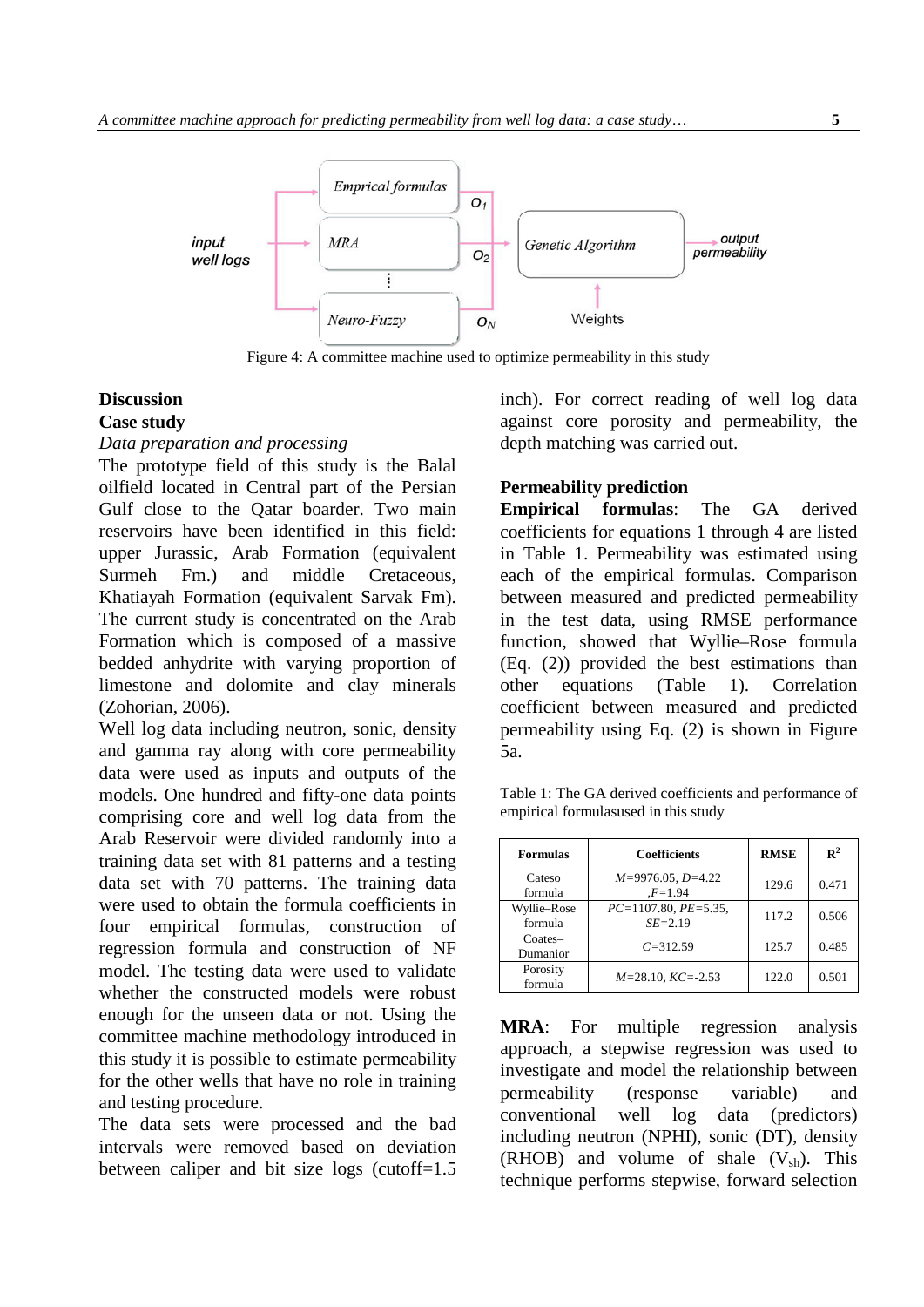or backward elimination which adds or removes variables from a model in order to identify a useful subset of predictors. Estimation procedure was least squares method. The equation of MRA is expressed as below:

*k = - 1.67 – 6556\* NPHI + 6558\* DT +*   $0.0273*V_{sh} + 0.375*RHOB$  (15) Correlation coefficient between measured and predicted permeability using Eq. (15) is shown in Figure 5b.



Figure 5: Correlation coefficient between measured and predicted permeability using (a) Wyllie-Rose formula (Eq. (2)), (b) MRA, (c) Neuro-fuzzy, and (d) simple ensemble averaging CM

**Neuro-fuzzy**: The neuro-fuzzy methodology was used for construction of a model to learn the relationships between well log responses and permeability in training data. Here, an adaptive neuro-fuzzy inference system was used. Three Gaussian membership functions were extracted for each of the inputs and an error-back propagation algorithm was used to adjust their parameters. Figure 6 shows the neuro-fuzzy structure for formulating well log data including NPHI, DT, RHOB, and  $V_{sh}$  to permeability data at training data. After 14

training epochs, RMSE performance function was fixed in 0.156. When the training and optimization of the model was finished, the input well log data of the test data were passed to the model and permeability was calculated. Correlation between measured and predicted permeability using NF model is shown in Figure 5c.

**CM**: In this study, the CM was first constructed by applying simple ensemble averaging method. In this approach, any one of the three methods has equal contribution in constructing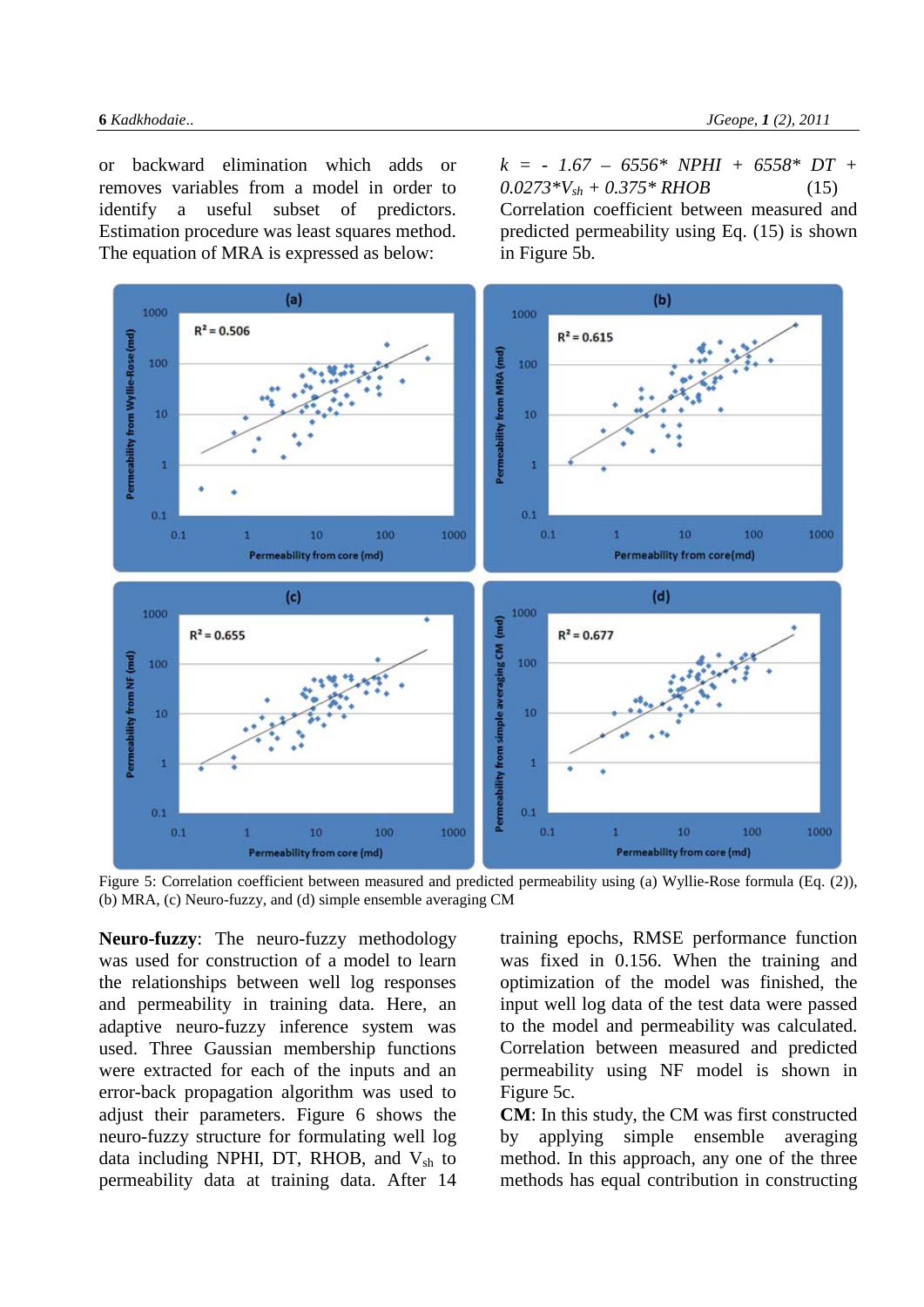

CM. So, in equation 14,  $w_1 = w_2 = w_3 = 0.333$ . Correlation coefficient between measured and predicted permeability using the simple averaging CM is shown in Figures 5d.

Figure 6: Neuro-fuzzy structure for formulating well log data including NPHI, DT, RHOB, and  $V_{sh}$  to permeability

In the next step, a genetic algorithm was used to obtain appropriate weight coefficients of CM in training data. The fitness function which should be minimized by GA was defined as MSE of training data predictions (Eq. 16):

Minimize  $MSE_{CM} = \sum_{i=1}^{N}$ *n i*  $MSE_{CM} = \sum 1/n$ 1  $1/n((w_1\times k$  from empirical *formula + w2×k from MRA + w3 × k from NF) -k measured)*  $2^{2}$  (16)

Where  $w_1$  to  $w_3$  are the weight coefficients corresponding to each algorithm and *n* is the number of training samples.

Parameter settings for GA are described below. Initial population size is 20 which specifies how many individuals are in each generation and initial range is [0, 1] which specifies the range of the vectors in the initial population. The crossover function is *scattered* and its fraction is 0.8. Mutation function is *Gaussian* that adds a random number, or mutation, from a Gaussian distribution, to each entry of the parent vector. Parameters controlling the mutation are specified as the *scale value* of 1 and *shrink value* of 1. The *scale value* controls the standard deviation of the mutation at the first generation. *Shrink value* controls the rate at which the average amount of mutation decreases. The standard deviation decreases linearly so that its final value equals 1.

According to Figure 7, after 78 generations the mean and best fitness values were fixed in 21.29 and 20.92, respectively. The GA derived values for  $w_1, w_2$  and  $w_3$  are 0.13, 0.22, and 0.65, respectively. Overall estimation of permeability using CM for testing data was calculated as below: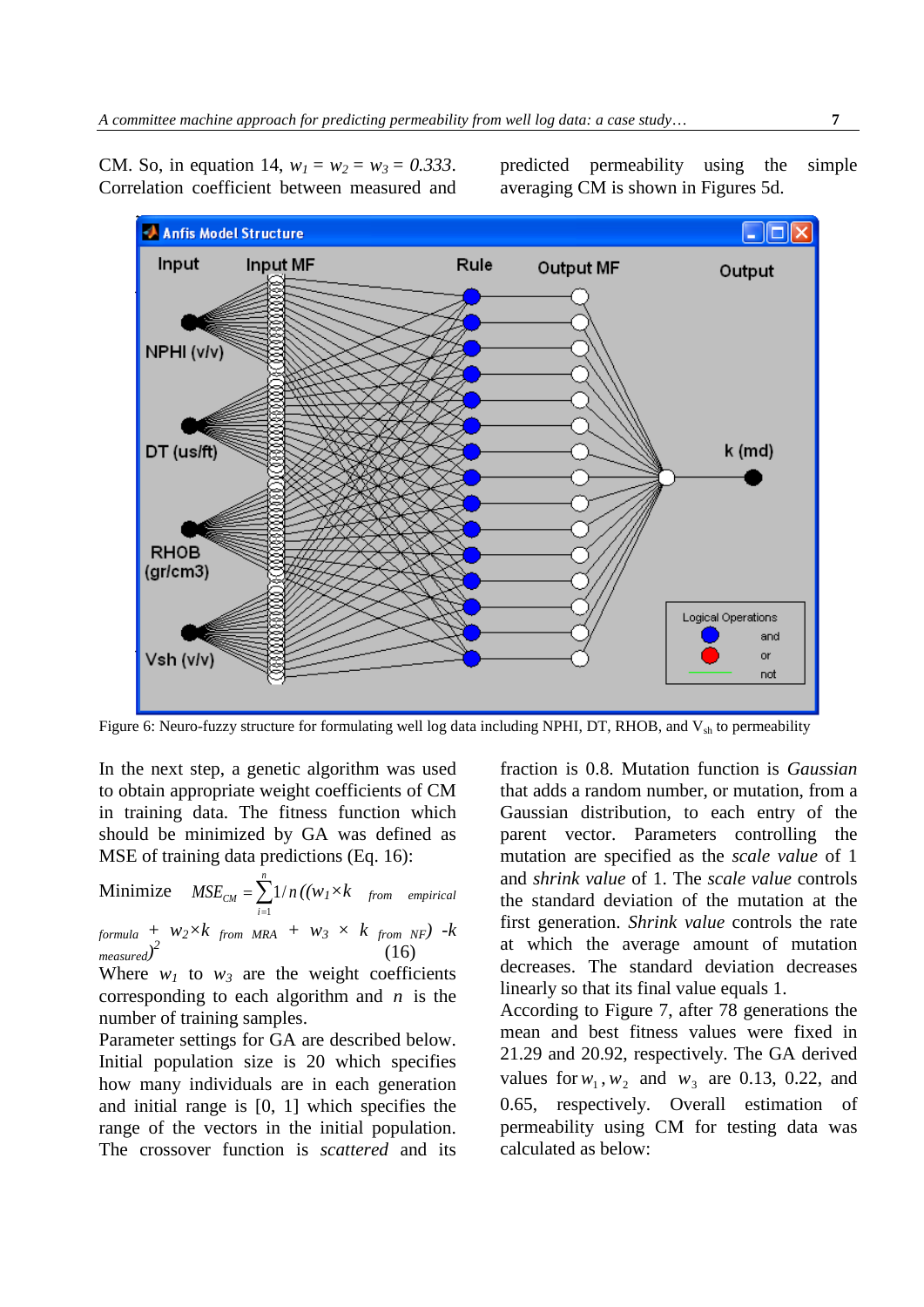$k_{CM} = 0.13 \times k$  from empirical formula +  $0.22 \times k$  from  $MRA + 0.65 \times k$  *from NF* (17) Correlation coefficient and a comparison graph between measured and predicted permeability using the GA optimized CM are shown in Figures 8 and 9, respectively.

In Table 2, a comparison of RMSE for predicting permeability in testing data points, using different methods including empirical formula, MRA, NF and CM (averaging method), and CM (GA optimized), is shown. Considering crossplots of Figure 5 and Table 2, the simple averaging CM has provided the smaller error (43.9) in comparison with the best empirical formula (117.2), MRA (85.3) and neuro-fuzzy (51).

|  | Table 2: Comparison of RMSE for permeability |  |  |
|--|----------------------------------------------|--|--|
|  | estimation using different methods.          |  |  |

| Method                | <b>RMSE</b> | Rank |
|-----------------------|-------------|------|
| Wyllie-Rose formula   | 117.2       |      |
| <b>MRA</b>            | 85.3        |      |
| NF                    | 51.0        |      |
| CM (averaging method) | 43.9        |      |
| $CM$ (GA optimized)   | 41 J        |      |

RMSE of the GA optimized CM for the test data is 41.2 which corresponds to the  $\mathbb{R}^2$  value of 0.706 (Figure 8).



Figure 7: Mean and best fitness values of fitness function after 78 generations

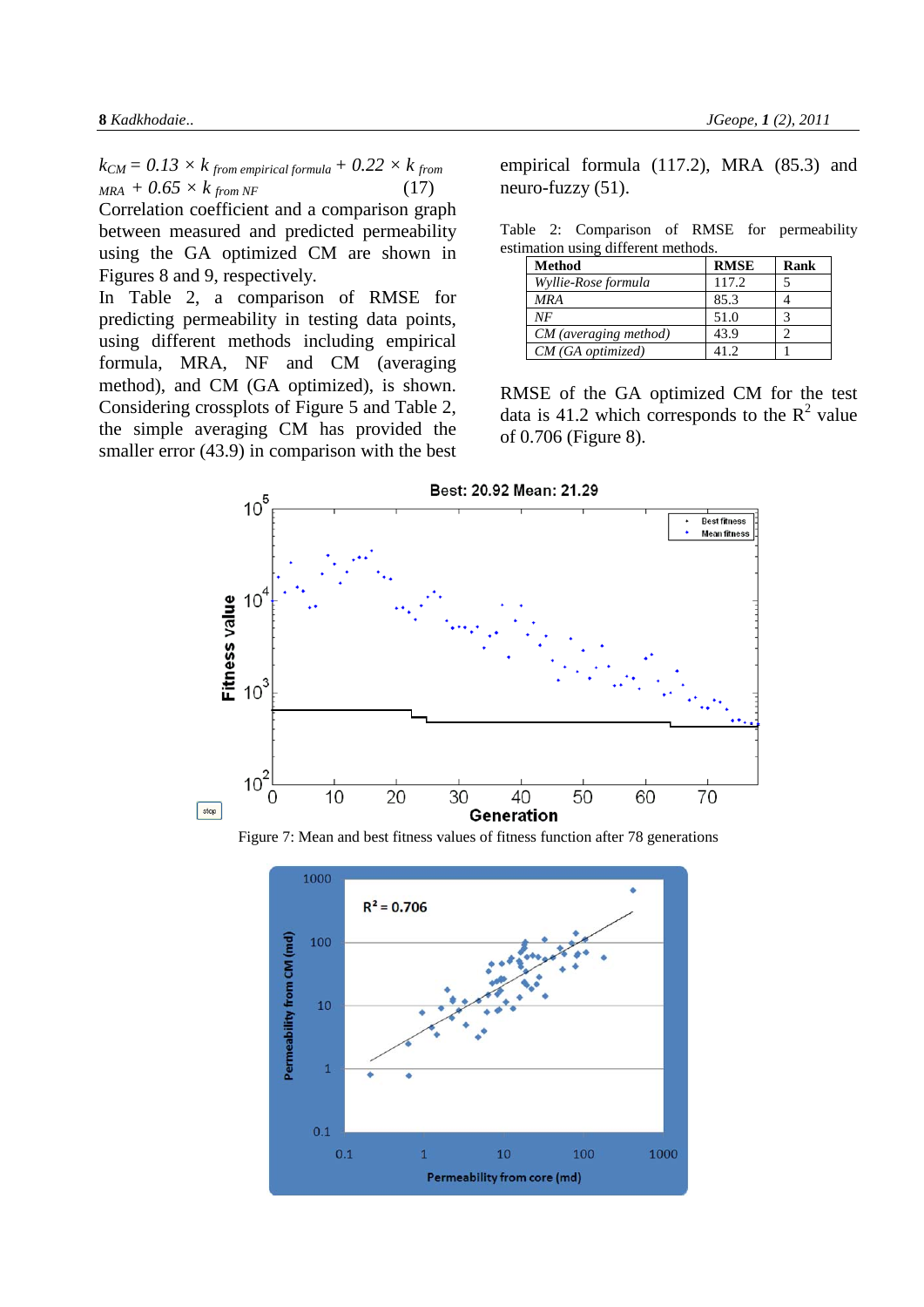Figure 8: Correlation coefficient between measured and CM permeability (Optimized by GA).

This indicates that CM has had some improvement for the estimation of permeability from well log data. Namely, CM performs better than any one of the individual methods acting alone for permeability predicting problem. Also it has provided better results than constructed CM by simple averaging method.

results than other techniques for the studied field

The office of vice-president of Research and Technology of the Bu-Ali University has provided financial support for this research, which we are grateful. We also extend our appreciation to the IOOC (Iranian Offshore Oilfields Company) for sponsoring, data preparation, and permission to publish this

where core data are not available.

**Acknowledgements**



Figure 9: A graphical comparison between measured and CM permeability (Optimized by GA) in the test data.

### **Conclusions**

In this paper, a committee machine (CM) was developed for the estimation of permeability from well log data in the Balal Oil Field, Persian Gulf. In the test data, the performance of genetic algorithm optimized CM was excellent compared to other individual methods including empirical formulas, multiple regression analysis, neuro-fuzzy and averaging based CM. The CM approach is simple to use and easy to implement, and it provides some improvement in permeability prediction.

The CM is expected to provide more accurate

#### **References**

Ali, M., Chawathe, A., 1999. Using artificial intelligence to predict permeability from petrographic data: Journal of Computers and Geosciences*,* v.26, p. 915–26.

paper.

Arpat, G.B., Gumrah, F., Yeten, B., 1998. The neighborhood approach to prediction of permeability from wireline logs and limited core plug analysis data using backpropagation artificial neural networks: Journal of Petroleum Science and Engineering*,* v*.* 20, p.1–8.

Bates, J. M., Granger, C. W., J., 1969. The combination of forecast: Operations Research Quarterly*.* v. 20, p. 451–468.

Bhatt, A., Helle, H. B., 2002. Committee neural networks for porosity and permeability prediction from well logs: Geophysics Prospecting, v. 50, p. 645–660.